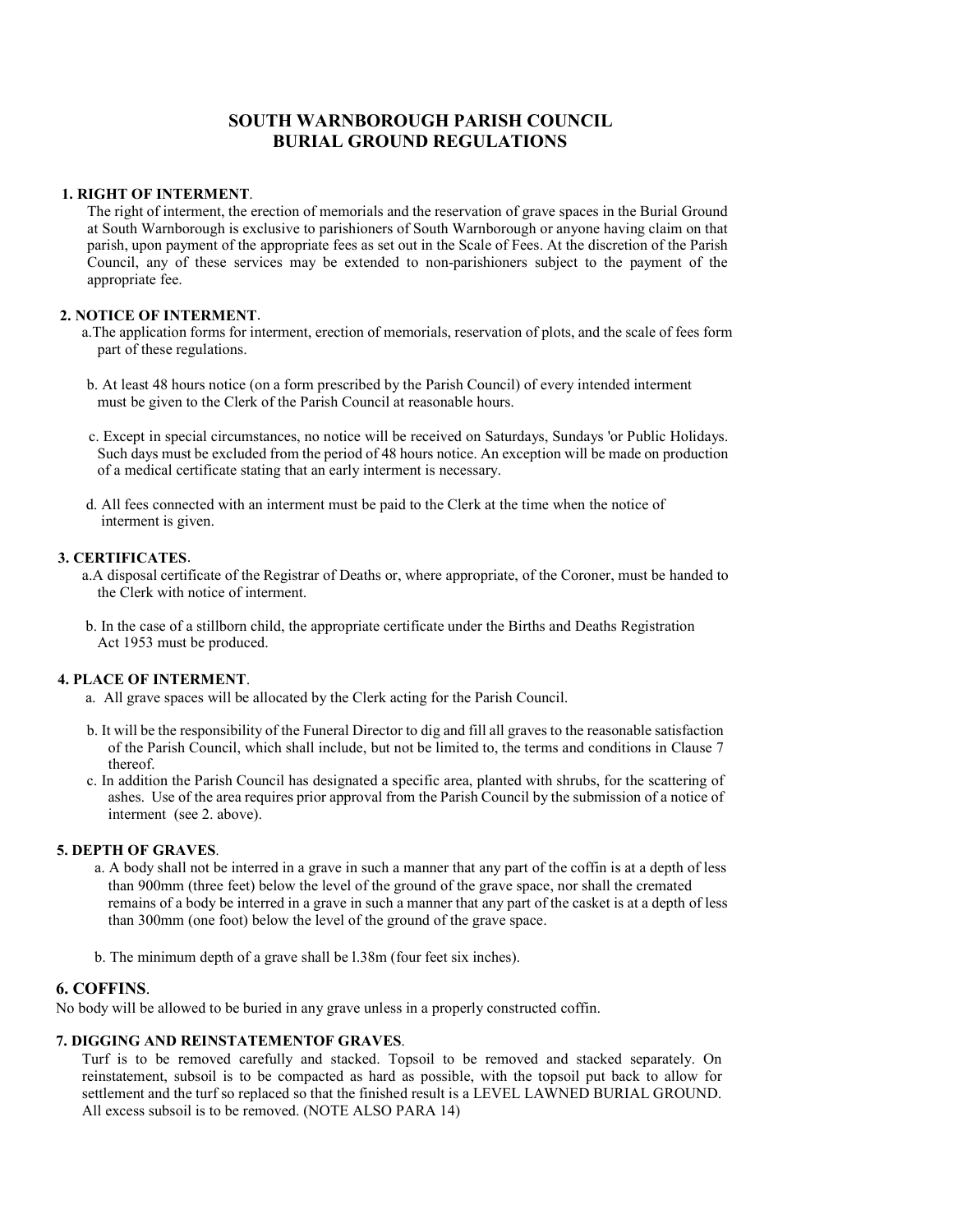#### 8. PURCHASE AND RESERVATIONS OF GRAVES OR CREMATION.

a. The purchase of a grave is not permitted.

b. Plots may not be reserved.

### 9. FLOWERS.

a. No flowers or shrubs may be planted in any grave space, save only for a single patio rose.

- b. Flowers/wreaths will be removed from a grave when dead or faded, by authorisation of the Parish Council.
- c. Artificial flowers, with the exception of silk, are not acceptable.
- d. If no headstone incorporating a vase is erected, ONE MEMORIAL VASE will be allowed in the headstone position. The Parish Council reserves the right to remove unsuitable flower containers, which shall include, but not be limited to (glass jars, glass or plastic vases or bottles, stones etc.). Because they interfere with maintenance machinery, it is not permitted to embed jars, vases etc. in a grave space or dig loose receptacles into the turf or secure them in any way.

The The Parish Council regrets that no responsibility can be accepted for the removal of flowers or vases by any unauthorised person.

# 10. ERECTION OF HEADSTONES, CROSSES, PLAQUES AND MOVEABLE VASES.

- a. All memorials and/or headstones should be of natural stone with no reflecting finish, or of hardwood. Stones traditionally used in local buildings or stones closely similar to them in colour and texture., are preferred. Blue or red granite and granites darker than Rustenburg grey, carrara white or similar white marble, synthetic stone and plastic are not permissible.
- b. For a number of reasons the Parish Council considers it undesirable to erect a memorial until 6 months after interment. A purpose made temporary wooden cross to mark a grave will be permissible during the six month period. This does not apply to cremation plaques.
- c. Application shall be made to the Clerk to the Parish Council and CONSENT OBTAINED IN WRITING BEFORE ANY MEMORIAL VASE IS INSTALLED or any inscription is placed on a proposed or existing memorial. Such consent will be given only if the proposed memorial complies with the requirements of this regulation and is acceptable to the Parish Council. The Parish Council WILL NOT BE RESPONSIBLE FOR THE COST OF THE REMOVAL OF ANY UNAUTHORISED MEMORIAL.
- d. A memorial in the form of a headstone or cross, but not both, may be placed at the head of the grave. The grave and row number MUST be engraved at the reverse side of the headstone, lower right hand comer of a cremation plaque and on the back of a memorial vase. Installation will not be allowed without such numbering. Payment of the appropriate fees, as in the Scale of Fees, must be sent with the application.
- e. Upright headstones shall measure:
	- no more than 1200mm (4ft) high, measured from the surface of the ground
	- no less than 750mm (2ft 6in) high, measured from the surface ofthe ground
	- no more than 900mm ( 3 ft ) wide
	- no less than 500mm ( 1ft 8in ) wide
	- no more than 150mm ( 6 in ) thick
	- no less than 75mm (3in) thick, except in the case of slate memorial which may be
	- thinner but no less than 38mm (1.5in ) thick.

An exception may be made in the case of infant burials, where a headstone must be no less than 600mm (2ft) high nor less than 375mm ( 1ft 3in) wide, nor less than 50mm (2in) thick. Horizontal ledgers or flat stones, either flush with the turf or raised not more than 225mm ( 9in ) above a base, which must extend no less than 75mm ( 3in ) all round and itself be flush with the turf, must not be larger than 21 OOmm ( 7ft ) by 900mm ( 3ft) overall, including the base.

f. Every memorial MUST be firmly fixed in the ground on an approved foundation which must be WHOLLY BELOW GROUND LEVEL. Details of the foundations and fixing must be provided